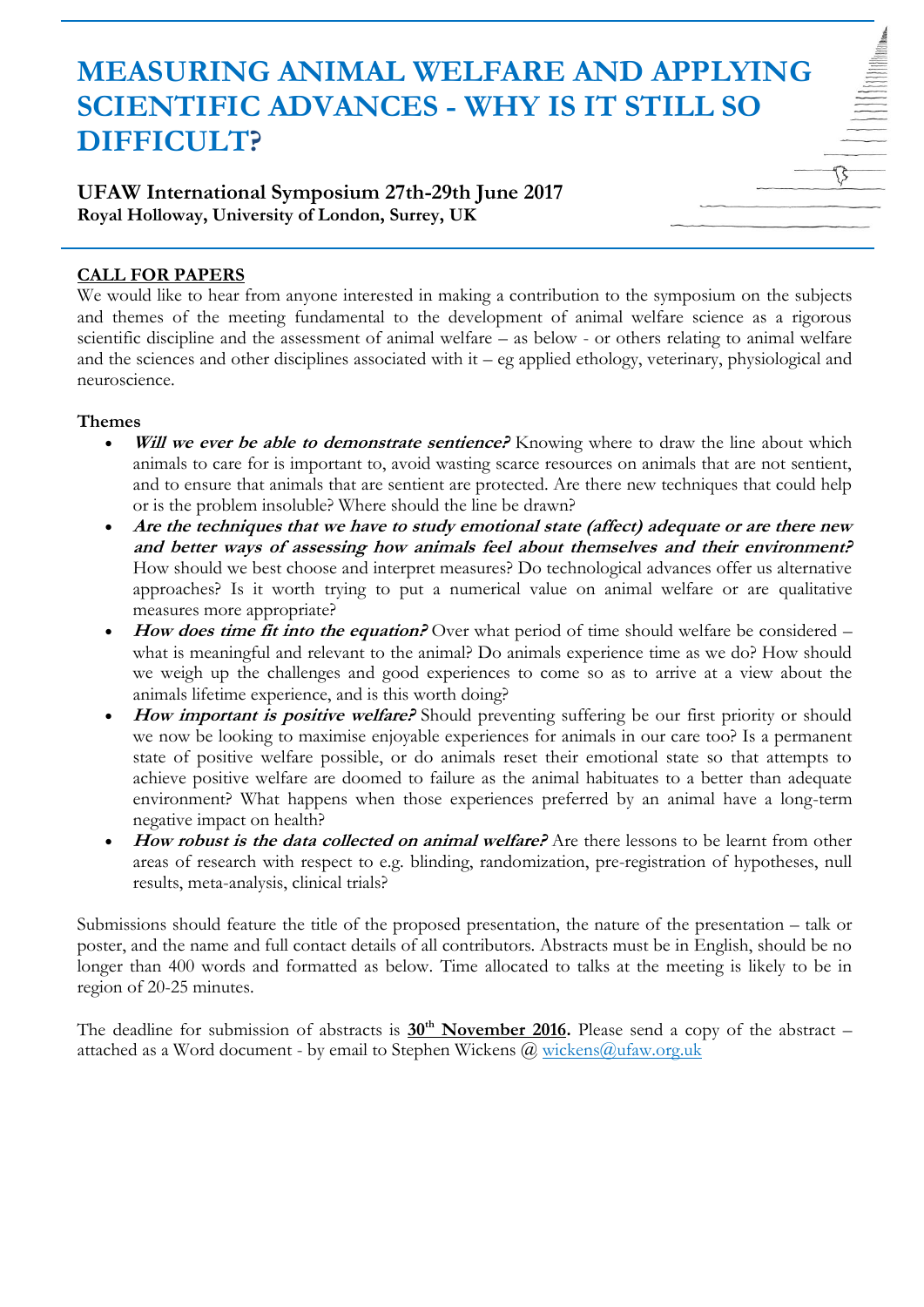# **MEASURING ANIMAL WELFARE AND APPLYING SCIENTIFIC ADVANCES - WHY IS IT STILL SO DIFFICULT?**

**UFAW International Symposium 27th-29th June 2017 Royal Holloway, University of London, Surrey, UK**

#### **FORMAT OF ABSTRACTS**

Abstracts should be formatted as follows:

**Talk / Poster**

#### **TITLE OF PAPER**

## **AB Authorone <sup>1</sup> , CD Authortwo <sup>1</sup> and EF Authorthree <sup>2</sup>**

<sup>1</sup> Department of Animal Welfare Science, University of Wheathampstead, Hertfordshire, UK <sup>2</sup> Department of Applied Animal Welfare, University of Brewhouse Hill, Ontario, Canada *ab.authorone@wheathampstead.ac.uk*

Abstracts should be written in English and not exceed 400 words, excluding the title and the authors' names and addresses, which should be formatted as above. Please use Microsoft Word for Windows when submitting an abstract. Text should be in Garamond 12 pt font.

The title should be centred and in bold capital letters (as above). Authors who have contributed to the abstract should be identified using their initials and surname and centred under the title in bold upper and lower case. Superscript numbers (eg<sup>1</sup>) should be used as necessary to indicate each author's institutional address. Institutional addresses should be centred and in title case, with superscript number used to link them with author(s) as necessary. Each address should start on a new line. The email address of the main author to be contacted with regard to the abstract in italics should follow. A blank line should precede the text. The text should clearly and concisely outline the main findings or premise **without reference(s)** to other text or paper or to future findings. It can include graphs or tables but must fit on one side of A4.

An example of how to format an abstract from a previous meeting can also be seen below.

Please send a copy of the abstract by email to Stephen Wickens @ [wickens@ufaw.org.uk](mailto:wickens@ufaw.org.uk) by **Wednesday 30th November 2016.**

If you wish to present a poster rather than a talk, please indicate this at the top of the submitted abstract.